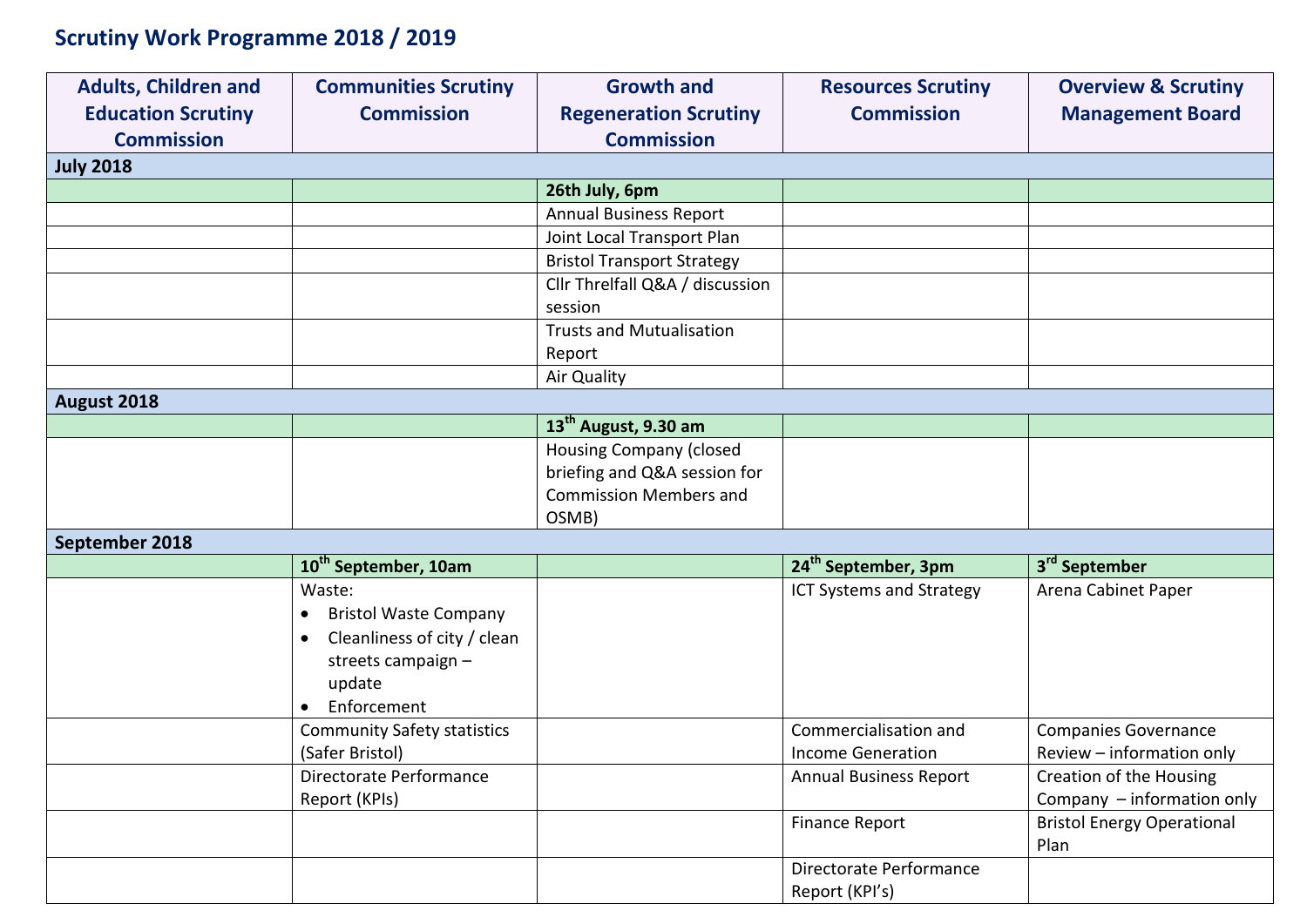| <b>Adults, Children and</b><br><b>Education Scrutiny</b><br><b>Commission</b>                                                                               | <b>Communities Scrutiny</b><br><b>Commission</b>                                                                                | <b>Growth and</b><br><b>Regeneration Scrutiny</b><br><b>Commission</b> | <b>Resources Scrutiny</b><br><b>Commission</b> | <b>Overview &amp; Scrutiny</b><br><b>Management Board</b>                                          |
|-------------------------------------------------------------------------------------------------------------------------------------------------------------|---------------------------------------------------------------------------------------------------------------------------------|------------------------------------------------------------------------|------------------------------------------------|----------------------------------------------------------------------------------------------------|
|                                                                                                                                                             |                                                                                                                                 |                                                                        | Risk Register (Corporate)                      |                                                                                                    |
| October 2018                                                                                                                                                |                                                                                                                                 |                                                                        |                                                |                                                                                                    |
| Thurs, 18th October, 5pm                                                                                                                                    |                                                                                                                                 |                                                                        |                                                | 25th October 4pm MQT &<br><b>5pm OSMB</b>                                                          |
| <b>Strengthening Families</b><br>Programme and Adverse<br><b>Childhood Experiences</b>                                                                      |                                                                                                                                 |                                                                        |                                                | <b>Equalities Policy &amp; Strategy</b>                                                            |
| <b>Children's Centres</b>                                                                                                                                   |                                                                                                                                 |                                                                        |                                                | Corporate Performance<br>Report                                                                    |
| Suicide (University) Clusters                                                                                                                               |                                                                                                                                 |                                                                        |                                                | Corporate Risk Register                                                                            |
| Directorate Performance<br>Report (KPIs)                                                                                                                    |                                                                                                                                 |                                                                        |                                                | Standing item - Chair's<br>Updates                                                                 |
| Directorate Risk Register                                                                                                                                   |                                                                                                                                 |                                                                        |                                                |                                                                                                    |
| November 2018                                                                                                                                               |                                                                                                                                 |                                                                        |                                                |                                                                                                    |
| 19 <sup>th</sup> November, 2pm                                                                                                                              | 12 <sup>th</sup> November 10.00 am                                                                                              | 29 <sup>th</sup> November, 5pm                                         |                                                | Tues 27 <sup>th</sup> November<br>(4pm MQT / 5pm OSMB)                                             |
| <b>Better Lives Programme</b><br>Implementation<br>Delayed Transfers of Care<br>Recommendations from<br>the Adult Social Care<br><b>Scrutiny Task Group</b> | Housing:<br>Private rented sector /<br>$\bullet$<br><b>HMO</b> regulation<br>Tackling housing crisis<br><b>Vehicle Dwellers</b> | <b>Highways Scheme Delivery</b><br>Report                              |                                                | Libraries - Positioning Paper                                                                      |
| <b>Female Genital Mutilation</b><br>(FGM)                                                                                                                   | <b>Community Safety Statistics</b><br>(Safer Bristol)                                                                           | <b>Harbour Review</b>                                                  |                                                | Local High Streets -<br><b>Positioning Paper</b>                                                   |
| <b>Public Health</b>                                                                                                                                        | <b>Risk Register</b>                                                                                                            | City Leap Project                                                      |                                                | Standing item - Chair's<br>Updates                                                                 |
| Directorate Performance<br>Report (KPI's)                                                                                                                   |                                                                                                                                 | Directorate Performance<br>Report (KPI's)                              |                                                | Information only item -<br><b>Household Waste Recycling</b><br>Centre planned at Hartcliffe<br>Way |
| Directorate Risk Register<br>(TBC)                                                                                                                          |                                                                                                                                 | <b>Risk Register</b>                                                   |                                                | <b>Bristol Waste Company</b><br>Business Plan (part exempt)<br><b>Bristol Energy Company</b>       |
|                                                                                                                                                             |                                                                                                                                 |                                                                        |                                                |                                                                                                    |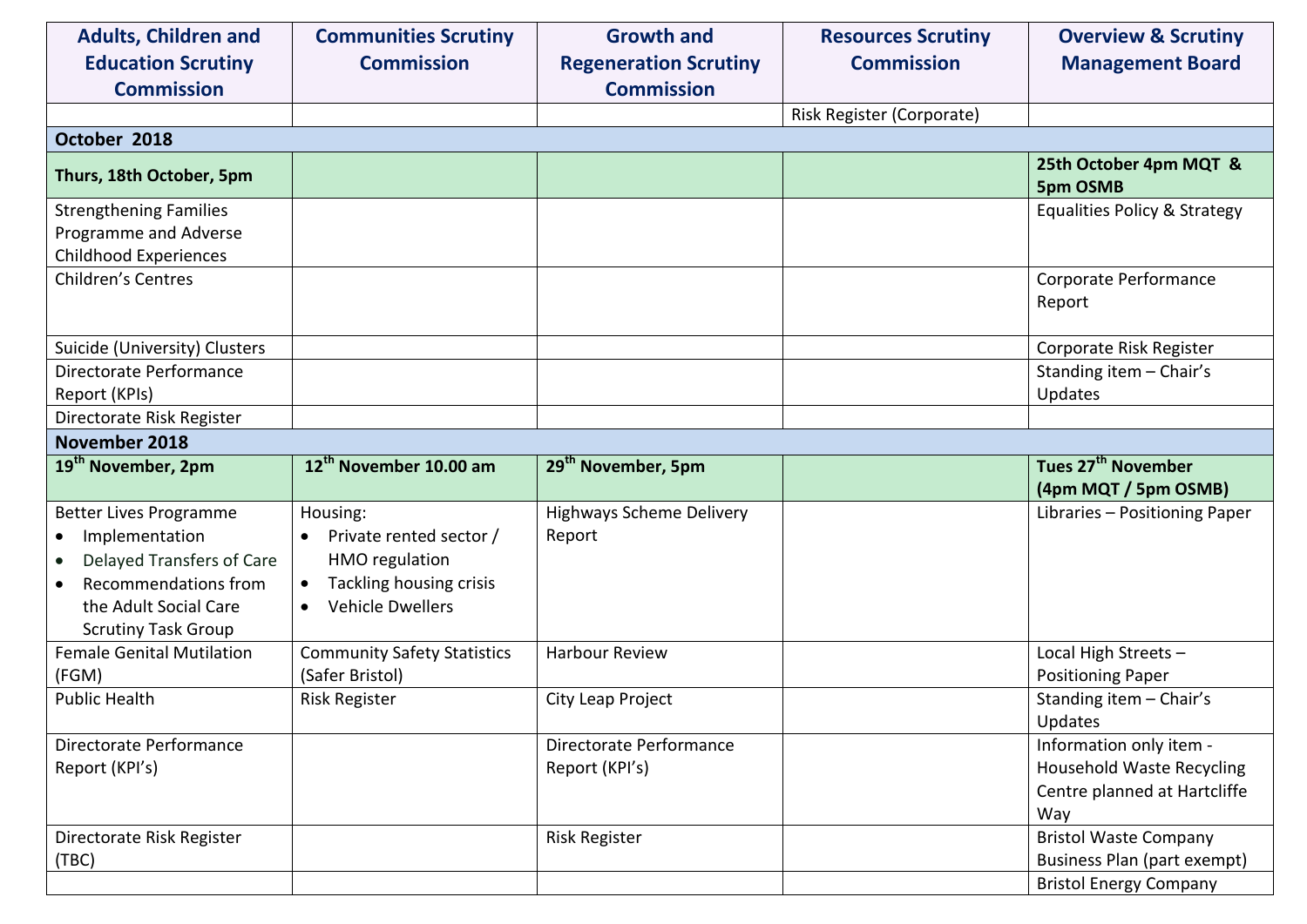| <b>Adults, Children and</b><br><b>Education Scrutiny</b><br><b>Commission</b> | <b>Communities Scrutiny</b><br><b>Commission</b> | <b>Growth and</b><br><b>Regeneration Scrutiny</b><br><b>Commission</b> | <b>Resources Scrutiny</b><br><b>Commission</b> | <b>Overview &amp; Scrutiny</b><br><b>Management Board</b> |
|-------------------------------------------------------------------------------|--------------------------------------------------|------------------------------------------------------------------------|------------------------------------------------|-----------------------------------------------------------|
|                                                                               |                                                  |                                                                        |                                                | <b>Trading Position (exempt)</b>                          |
|                                                                               |                                                  |                                                                        |                                                |                                                           |
| December 2018                                                                 |                                                  |                                                                        |                                                |                                                           |
|                                                                               |                                                  |                                                                        | 4pm, 6th December 2018                         |                                                           |
|                                                                               |                                                  |                                                                        | Commercialisation & Income                     |                                                           |
|                                                                               |                                                  |                                                                        | Generation - Update                            |                                                           |
|                                                                               |                                                  |                                                                        | Plus: Commercialisation &<br>$\bullet$         |                                                           |
|                                                                               |                                                  |                                                                        | <b>Innovation Working</b>                      |                                                           |
|                                                                               |                                                  |                                                                        | Group - Up-date                                |                                                           |
|                                                                               |                                                  |                                                                        | <b>ICT Systems and Strategy</b>                |                                                           |
|                                                                               |                                                  |                                                                        | (exempt item)                                  |                                                           |
|                                                                               |                                                  |                                                                        | <b>Council Tax Base Report</b>                 |                                                           |
|                                                                               |                                                  |                                                                        | <b>Collection Fund</b>                         |                                                           |
|                                                                               |                                                  |                                                                        | Surplus/Deficit Report                         |                                                           |
|                                                                               |                                                  |                                                                        | <b>Brexit Impact Assessment</b>                |                                                           |
|                                                                               |                                                  |                                                                        | Report                                         |                                                           |
|                                                                               |                                                  |                                                                        | <b>Global Parliament of Mayors</b>             |                                                           |
|                                                                               |                                                  |                                                                        | Resources Period 6 Finance                     |                                                           |
|                                                                               |                                                  |                                                                        | Information - Standing Item                    |                                                           |
|                                                                               |                                                  |                                                                        | Q2 Performance Report                          |                                                           |
| January 2019                                                                  |                                                  |                                                                        |                                                |                                                           |
| 28th January, 2pm                                                             | 14 <sup>th</sup> January, 10 am                  |                                                                        | <b>January (Budget Scrutiny)</b>               | Thurs 17 <sup>th</sup> January<br>(4pm MQT / 5pm OSMB)    |
| Adult Social Care Budget &                                                    | CIL (update/review of new CIL                    |                                                                        | 4pm, 10 <sup>th</sup> January<br>$\bullet$     | <b>Brexit Scenario Planning</b>                           |
| <b>Supplementary Extra</b>                                                    | committee arrangements)                          |                                                                        | 4pm, 14 <sup>th</sup> January                  |                                                           |
| <b>Mental Health</b>                                                          | <b>Customer services</b>                         |                                                                        |                                                | One City Plan                                             |
| Recommissioning and                                                           | update/review                                    |                                                                        |                                                |                                                           |
| <b>Supporting People Services</b>                                             |                                                  |                                                                        |                                                |                                                           |
| Winter resilience update                                                      | <b>Public Toilets</b>                            |                                                                        |                                                | <b>Budget Scrutiny - Finalisation</b>                     |
|                                                                               |                                                  |                                                                        |                                                | of Comments to Cabinet                                    |
|                                                                               |                                                  |                                                                        |                                                | (potentially to include Cabinet                           |
|                                                                               |                                                  |                                                                        |                                                | budget papers for                                         |
|                                                                               |                                                  |                                                                        |                                                | information)                                              |
| Suicide Prevention and                                                        | <b>Standing Items TBC:</b>                       |                                                                        |                                                | Standing item - Chair's                                   |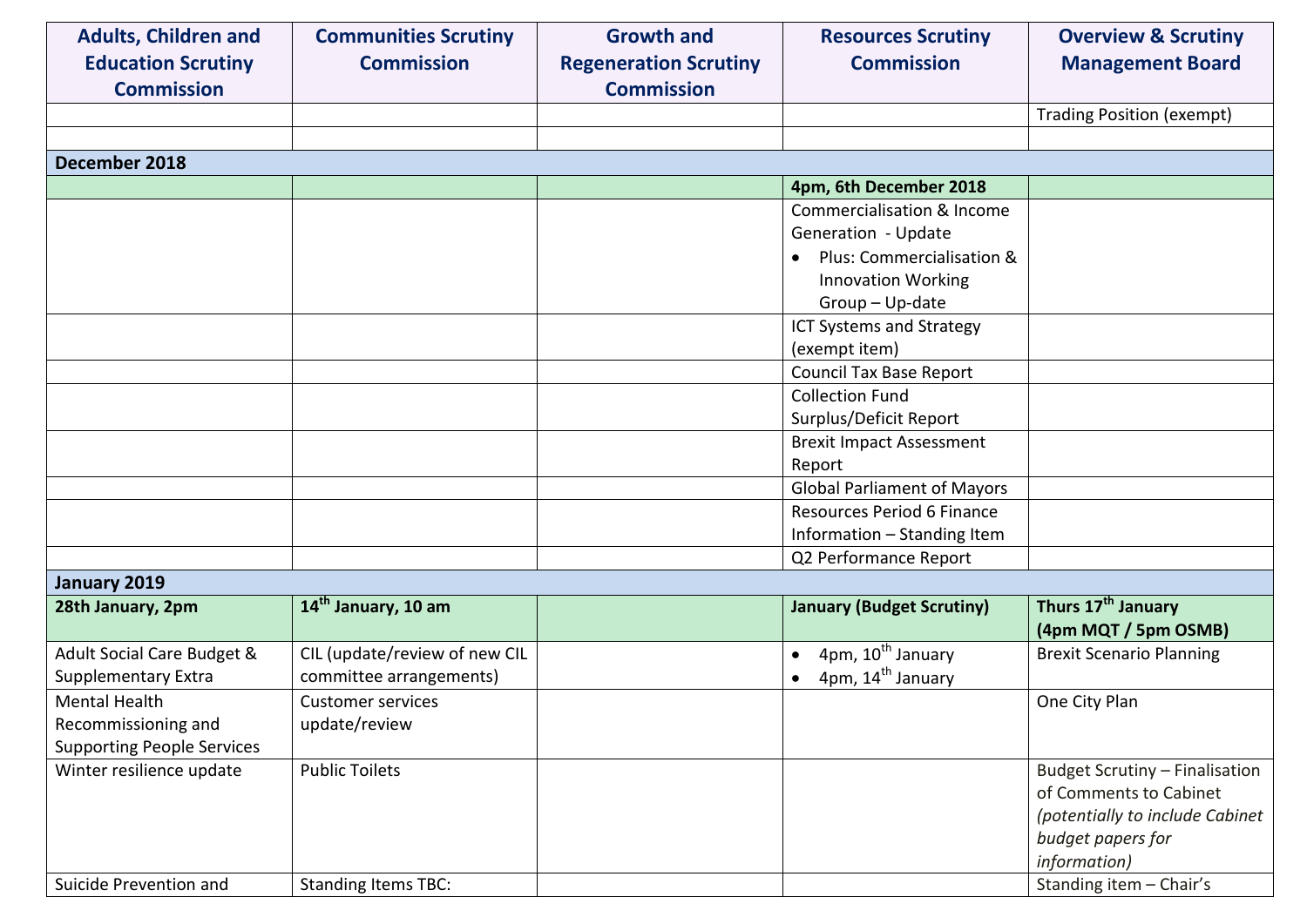| <b>Adults, Children and</b>                                   | <b>Communities Scrutiny</b>                                                                                                                 | <b>Growth and</b>                                                        | <b>Resources Scrutiny</b>                                                                                                        | <b>Overview &amp; Scrutiny</b> |
|---------------------------------------------------------------|---------------------------------------------------------------------------------------------------------------------------------------------|--------------------------------------------------------------------------|----------------------------------------------------------------------------------------------------------------------------------|--------------------------------|
| <b>Education Scrutiny</b>                                     | <b>Commission</b>                                                                                                                           | <b>Regeneration Scrutiny</b>                                             | <b>Commission</b>                                                                                                                | <b>Management Board</b>        |
| <b>Commission</b>                                             |                                                                                                                                             | <b>Commission</b>                                                        |                                                                                                                                  |                                |
| Response Update                                               | <b>Community Safety</b><br>$\bullet$<br>statistics (Safer Bristol)<br>Directorate Performance<br>Report (KPIs)<br>Directorate Risk Register |                                                                          |                                                                                                                                  | Updates                        |
| Thrive mental health - annual                                 | Housing Allocations / Home                                                                                                                  |                                                                          |                                                                                                                                  | Mayors Forward Plan            |
| review                                                        | <b>Choice Review</b>                                                                                                                        |                                                                          |                                                                                                                                  |                                |
| Directorate Performance<br>Report (KPI's)                     |                                                                                                                                             |                                                                          |                                                                                                                                  | <b>Scrutiny Work Programme</b> |
| Ofsted Improvement Plant<br>(For information only)            |                                                                                                                                             |                                                                          |                                                                                                                                  |                                |
| <b>BNSSG CCG Community</b>                                    |                                                                                                                                             |                                                                          |                                                                                                                                  |                                |
| Services Procurement Update                                   |                                                                                                                                             |                                                                          |                                                                                                                                  |                                |
| February 2019                                                 |                                                                                                                                             |                                                                          |                                                                                                                                  |                                |
|                                                               |                                                                                                                                             | 21 <sup>st</sup> February, 5pm                                           | <b>Scrutiny Member Briefing</b><br>20 <sup>th</sup> (Finance Monitoring)<br>28 <sup>th</sup> February, 4pm                       |                                |
|                                                               |                                                                                                                                             | <b>Flood Strategy</b>                                                    | Performance Management                                                                                                           |                                |
|                                                               |                                                                                                                                             | Clean Air Plan                                                           | <b>Commercialisation &amp; Income</b><br>Generation up-date<br>Plus: Commercialisation &<br>Innovation Working Group-<br>Up-date |                                |
|                                                               |                                                                                                                                             | <b>Bristol Housing Festival and</b><br>Modern Methods of<br>Construction | Future State Assessment (ICT<br>Item)                                                                                            |                                |
|                                                               |                                                                                                                                             | City Leap (exempt item)                                                  | Performance Report<br>Legal Services                                                                                             |                                |
|                                                               |                                                                                                                                             | Performance Report Q3                                                    | Risk Register (Corporate)                                                                                                        |                                |
| <b>March 2019</b>                                             |                                                                                                                                             |                                                                          |                                                                                                                                  |                                |
| 25 <sup>th</sup> (tbc) March, 4pm                             |                                                                                                                                             |                                                                          |                                                                                                                                  | Mon 11 <sup>th</sup> March 5pm |
| School Places - Provision,<br><b>Expansion and Admissions</b> |                                                                                                                                             |                                                                          |                                                                                                                                  | <b>BCC Business Plans</b>      |